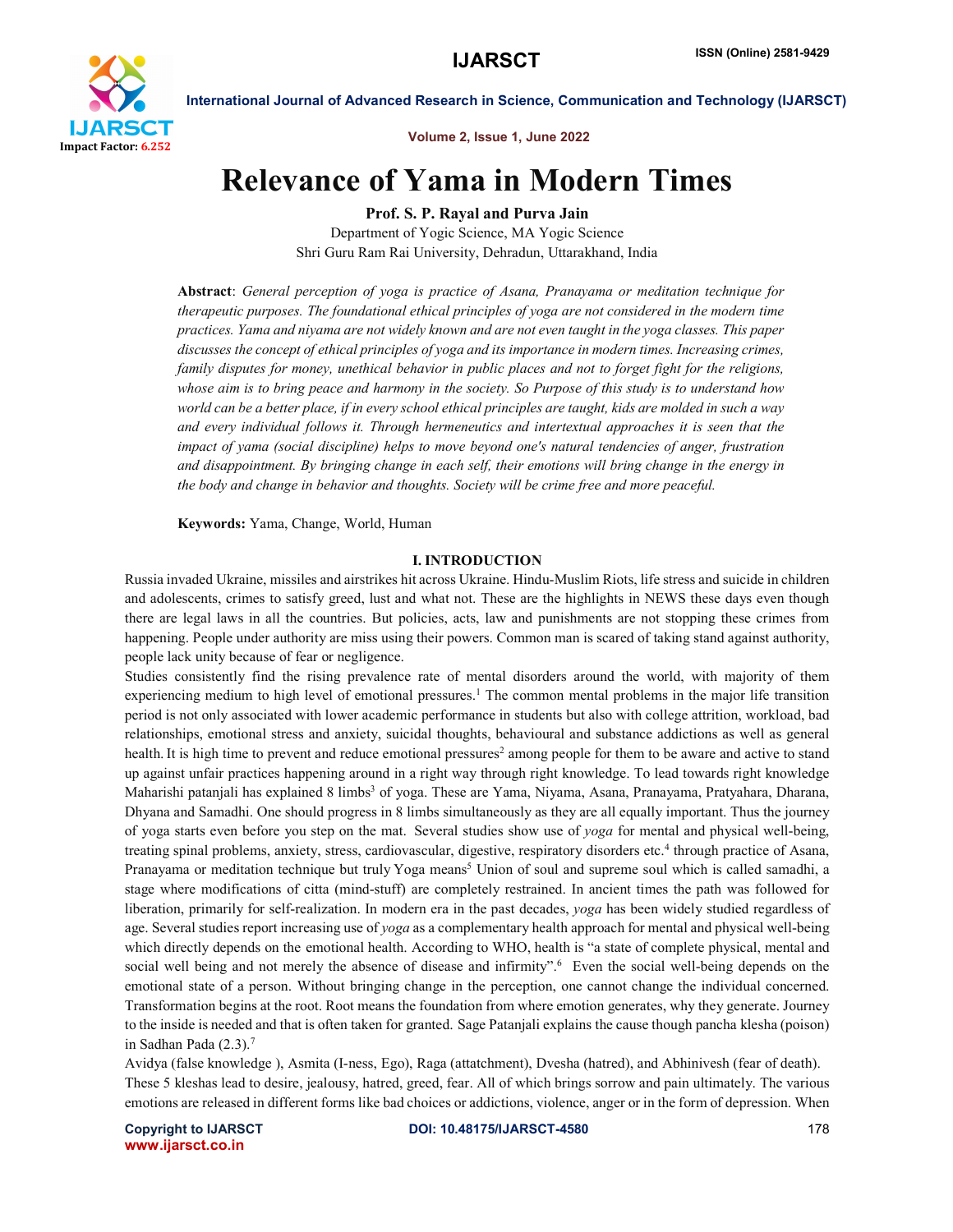

### Volume 2, Issue 1, June 2022

these feelings go out of control, they explode and lead to mental disorders like trauma, eating or behavioural disorder. To overcome 5 kleshas, the root has to be destroyed which is False knowledge by right knowledge.<sup>8</sup> Sage patanjali has given eight limbs for the same in which first and foremost is the Yama. <sup>9</sup> Yamas are nothing but basic social morals an essential part of the human existence.

# II. CONCEPT OF YAMA

Yama the first limb of Sage Patanjali's ashtanga yoga. The purpose of it is to form a code of conduct for the aspirant to be a good citizen and a better human being. Yama means to control or restrain, and the sub categories of it are for selfrestraint. These are<sup>10</sup> Ahimsa (Non-violence), Satya (Truthfulness), Asteya (non-stealing), Brahmacharya (celibacy) and Aparigraha (non-possession).

- 1. Ahimsa means not causing harm to others, avoid the evil effect of himsa on mind, even thinking of hurting someone is worst than actually hurting. Complete unity with mankind, unity with nature. Love and compassion for all beings.
- 2. Satya truthfulness, sat means true essence or true nature. Unchangeable, no distortion something which is pure. Seeing and perceiving how things really are. Complete honesty with ourselves and others. Act or even an idea of deceiving is a breach of satya.
- 3. Asteya means not stealing which is not limited to actual taking away of things from others which do not belong to you. Even an intention or desire to possess things belonging to others is steya. Writers and publishers stealing ideas or words of someone is also steya.
- 4. Brahmacharya brahma (highest reality) + charya (mode of behaviour) = a mode of behaviour which will lead to the highest goal of spirituality. So brahmacharya is a disciplined life for self realization. Restraining the organs of action and yet thinking of the objects of enjoyment is false mode of behaviour.
- 5. Aparigraha means non acceptance of gifts, control over collecting things which are not required and not to get things with a possibility of their becoming useful in future.

The objective of yamas is to purify mind, breaking any of the yamas would disturb it. Observance of yama is for making the inner atmosphere better, and it should be done on 3 levels.11 These are kayika (by body), Vachika (by speech), and mansika (by mind).

When these yamas are practiced without any exceptions of birth, region or time it becomes Mahavrata<sup>12</sup> ie great vows. Which means yama be practiced in all conditions without any excuse (be it caste or custom, place or an occasion). Sometimes a person may appear to break yama but his/her intentions are not to harm the person nor any selfish interest, such a breach is because of an unavoidable necessity and society's benefit like for instance a soldier fighting for justice and right cause or a surgeon operating a patient. What is the reason a person finds himself going against yama. Doing or making someone else do violence, stealing etc. or encouraging someone do the same is possible because of greed, anger, or affection. 13 The three emotions can be of any degree, mild or intense but the result is always pain and misery.

# III. Yama in Modern Times - A Necessity

India is called a country of unity in diversity but based on what? Gender, class, color, creed, etc.These are the inequalities created by the society which affects the harmony of society. All are humans, have same soul in the entire world then why social differences like high-low, black-white. Each should have equal respect. Unity in diversity should be in skill, creativity, intellect, capabilities etc. In this way world comes together. These natural differences which contribute to the development of self and the society with peace. Legal laws are made keeping basic ethics of society in mind but half of the population do not follow. There belief and mind set is different, which has to be changed. These inequalities should not be removed by force or violence. This way no harmony can be developed in the society. Change should be brought by love and truth. 14

Yama works for the development of human personality, better relations with external world. There are five ethical practices to perform. It is related to interpersonal and social behaviour which would help in promotion of social health.15

 First Yama – Ahimsa. It helps build up a society, where there is self-regulation in not harming others. In present society, terrorism, wars, violence, even doctors cheating has built fear in the hearts of humans, where there should be love and brotherhood. The religion which is to establish dharma in every individuals heart, people

www.ijarsct.co.in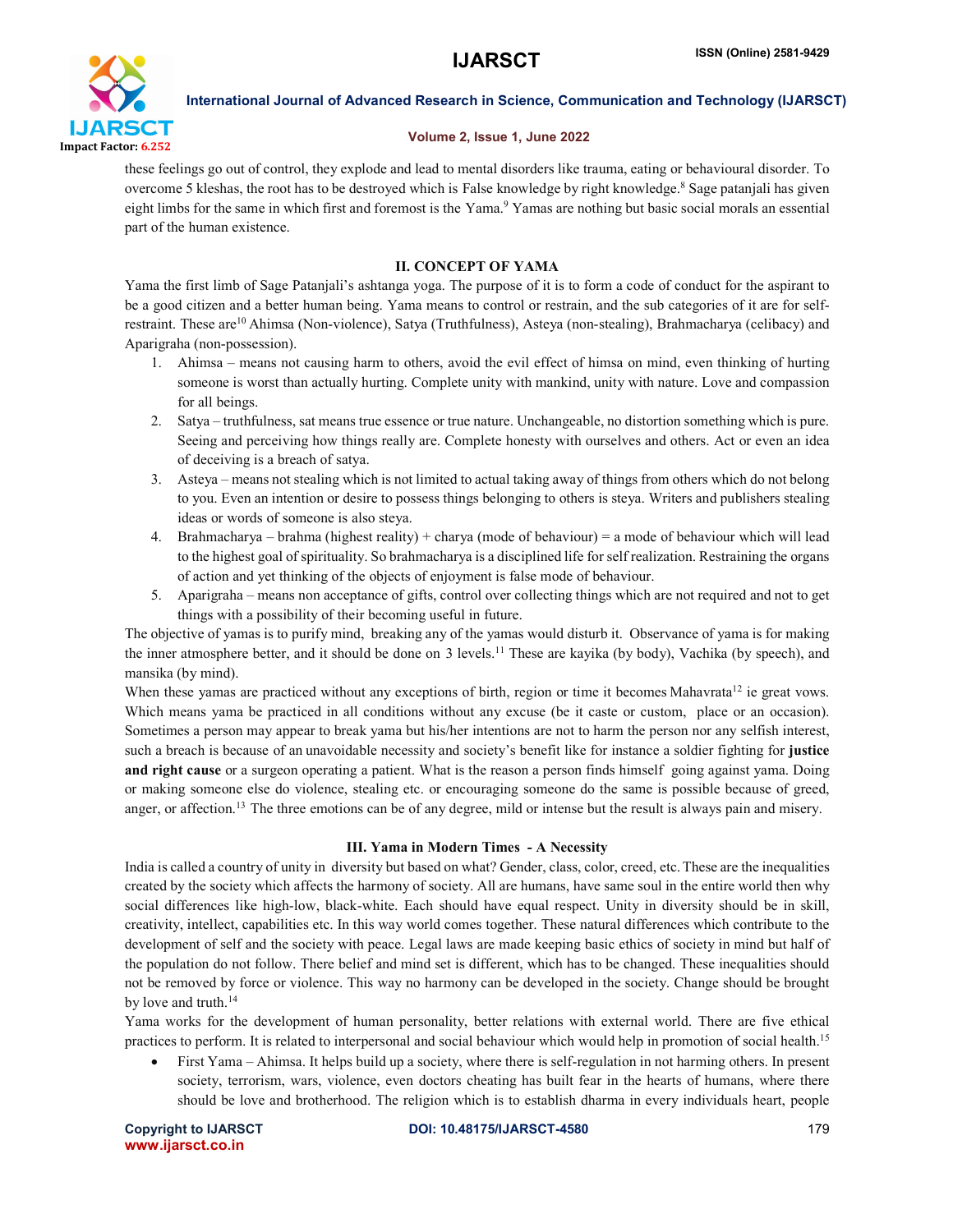

#### Volume 2, Issue 1, June 2022

have started fighting in protection of it. By practice of ahimsa, every life will be protected and every human will live with a sense of security and peace.

- Second yama Satya. Do we trust our ministers? False promises has spread unbelief in the society. Many doubts, fear has caused rage among people. Politics, tactics and injustice. Lying in order to sell services and products It is necessary to speak the truth in order to maintain equality and faith in society.
- Third yama Asteya. Weighing less, taking more than fixed price, giving or taking bribe, black marketing, corruption, adulteration. At the present time, all the above mentioned thieves in the society are on the extreme limit. To keep the society strong, to maintain peace it is necessary for every person to follow asteya keep only what belongs to them and give what other person deserves i.e. his right.
- Fourth yama Brahmacharya. Brahmacharya is not only for yogis and gurus. Following it is very much necessary while living in the family to avoid coitus by mind, word and action. To control the sexual desires. Women are not feeling safe anywhere be it school, college, workplace, public place or their own home. Characterlessness, sexual abuse, sex trafficking have emerged in the strong form. Through brahmacharya character can be developed in every person of society and women can walk freely in the dark as well.
- Fifth yama Aparigraha. One of the main reasons for economic inequality, corruption, poverty and hunger in the society. On this planet human beings have unlimited desires and ambitions. We think of fame & money. We plan for our next seven generations. Man is always unsatisfied and unfulfilled, he wants more and more which leads to frustrations and mental tensions. No body is happy, even people with all the amenities of life. An ideal society is one in which human beings receive equal and balanced opportunities for education, employment and practical progress. Practice of aparigraha will ensure access of these resources to all.

# IV. RESEARCHES ON PRACTICE OF YAMA

<sup>16</sup> Study provides preliminary evidence that the practice of Yama and Niyama effectively reduces the stress and may improve psychological health and well-being. The procedure include lectures on Yama and Niyama, trying to implement in daily life and self introspection at the end of the day. Japa writing, Creating positive affirmations and clearing the doubts or solving life problems through counselling.

<sup>17</sup> The studies also show that young adults may advance in psycho spiritual growth with proper introduction to yama and niyama in their practices. It fills a gap in yoga research which often neglects the foundation of psycho spiritual practices in yoga.

<sup>18</sup> Findings show that Yama and Niyama intervention improved the regulation of subtle energy in the body and might balance vital energy in meridians to further promote physiological wellbeing.

Psychological, spiritual well-being and balance in energy brings health in a holistic way. This growth leads to an open mind, patience and positive behavioural changes which benefits the individual and the surroundings.

# V. CONCLUSION

Practice of yoga is beneficial for all the dimensions of health, i.e. physical, mental, social, and spiritual and at the same time promotes harmony with nature and helps in conserving environment. Thus, it is important that yama practices are brought forth by Yoga teachers so that a complete psycho spiritual base of yoga is understood and practiced. The practice of Yama may have an indirect effect on attitudes of compassion and nonviolence. From young age this should be taught in the schools as part of the curriculum to ignite a belief system towards self and the society. Because in adolescents or adults as belief is made and the perception is set already, it gets difficult to influence them and change their perception towards society.

Here a belief has to be changed. Yama means the discipline which guides the actions of human beings towards life, towards ethics. It is self-discipline. The human controls his or her whole body by own intentions, senses and behavior. There is no external control over the negative behaviours of man. Yamas are dependent on the individual's self. The person decides his boundaries himself. Further research is required to influence adults to make yama part of their life. By bringing change in each self, their emotions, the energy in the body, the change in behavior and thoughts will make a

difference in society and the world a better place.